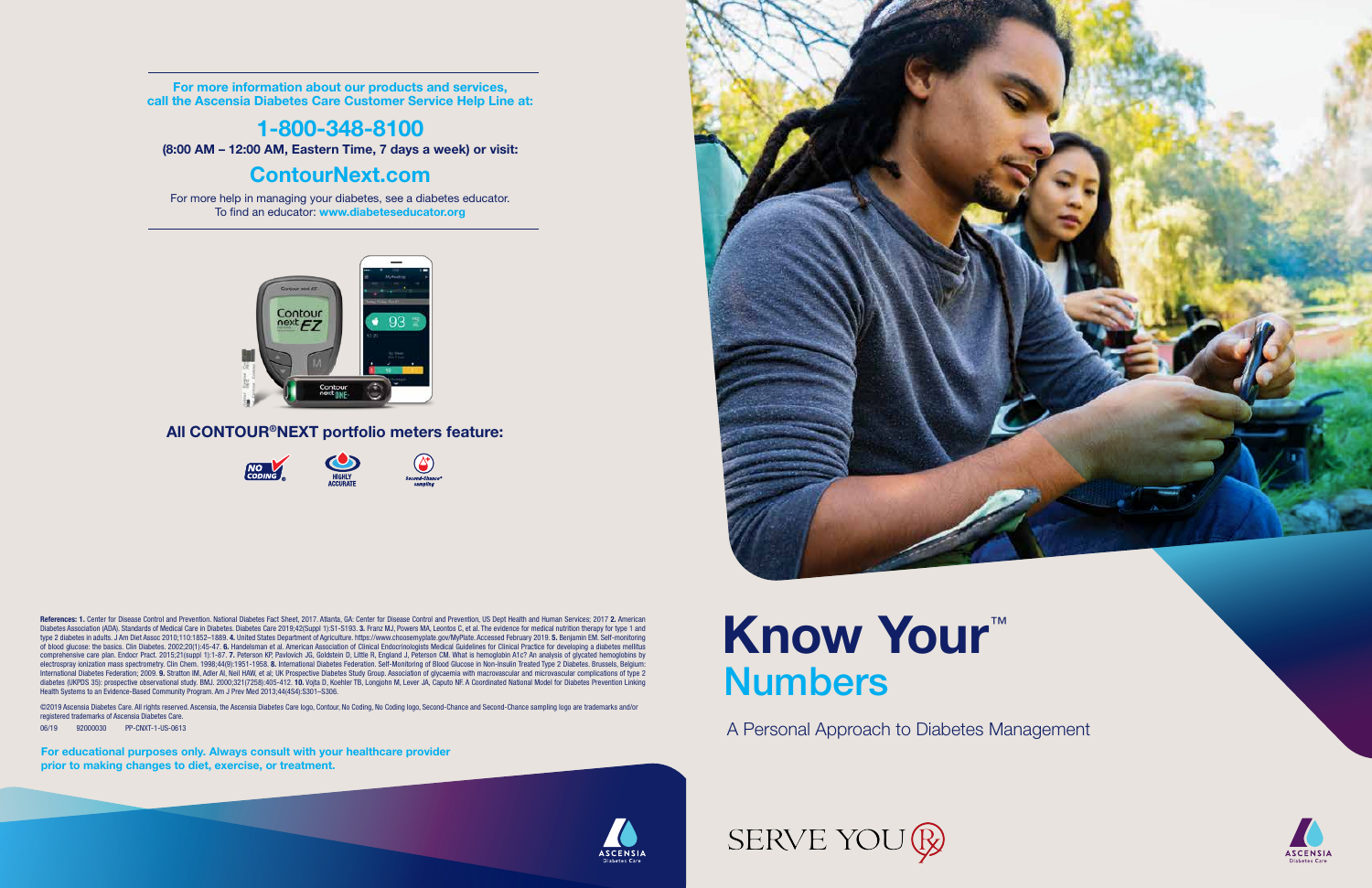### You Are in Charge

Living with diabetes may seem complicated, but understanding it can help you take control. Pay attention to:

- Eating healthy food in healthy amounts
- Staying active
- Taking your medications (if needed) as prescribed by your HCP
- Visiting your HCP and heathcare team members per your regimen
- Getting all necessary laboratory tests done
- Managing your stress effectively

Diabetes is a growing global health concern. The Centers for Disease Control and Prevention reports that over 30 million people are affected by diabetes in the United States.<sup>1</sup> Diabetes can affect many parts of the body, and if left uncontrolled, it may lead to complications. However, people with diabetes, together with their healthcare team, family, and support network, can reduce the risk of complications by maintaining their blood sugar into a healthy range. Blood pressure and lipids (such as cholesterol and triglycerides) may also be monitored frequently by your healthcare provider (HCP).<sup>2</sup>





To help you understand how you are doing along the way and figure out what you need to talk to your healthcare team about, think about these things:

- What is my blood sugar at different times of the day?
- How is my blood sugar control over time?
- What tests do I need to find out if I am developing any complications?

### Did You Know?

# Know Your™ Numbers

This booklet is a helpful tool that can assist you in taking control of your diabetes by learning about your numbers.

Be sure to check with your healthcare team before you make changes to your diabetes management.

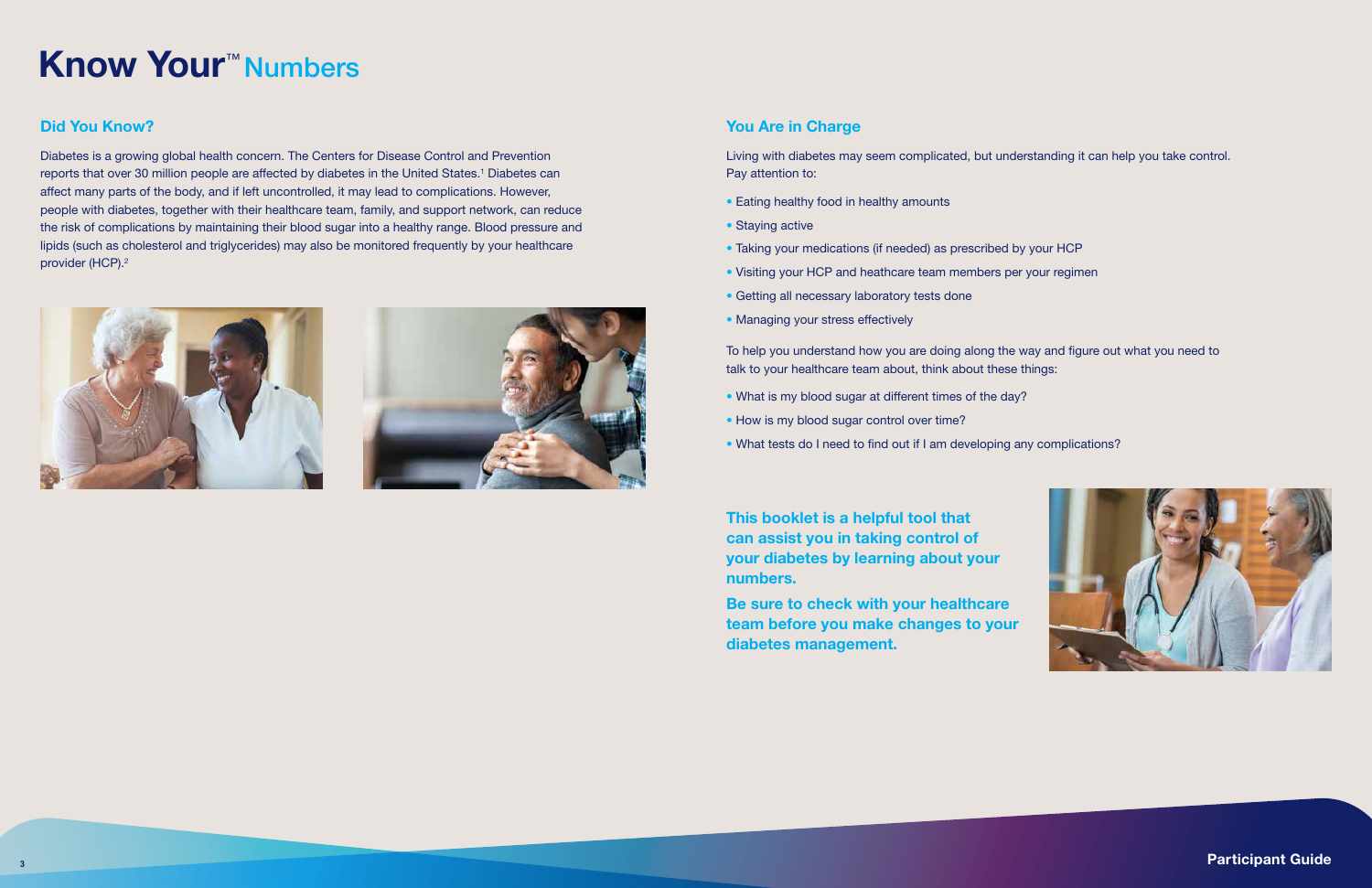## Tips for Healthy Nutrition

#### What You Need To Know About Nutrition Therapy

The American Diabetes Association (ADA) recommends nutrition therapy for all people with type 1 and type 2 diabetes. Consult with your healthcare team to find a Registered Dietician Nutritionist (RDN - an expert in nutrition) or other qualified HCP, who can personalize your meal plan to fit your individual needs. Within the first 6 months of your diabetes diagnosis, you should meet with your RDN 3 to 4 times. After 6 months, you should continue to visit with your RDN once a year.<sup>3</sup>

- The United States Department of Agriculture's (USDA's) MyPlate provides many options to help people make healthy food choices every day. For more information visit www.ChooseMyPlate.gov.4
- For specific nutrition guidelines for managing your diabetes, meet with your RDN. Your RDN will teach you how the food you eat affects your blood sugar and how you can make better food choices to control your diabetes.
- In nutrition therapy you may learn about carb counting, which helps you figure out how much sugar sugar within your target range.<sup>3</sup>
- There is not a one-size-fits-all approach! Nutrition therapy can be tailored to YOUR individual needs, including your cultural background, traditions, lifestyle, financial means, and availability of food where you live.<sup>3</sup>
- Your RDN will not make you give up all the foods you enjoy eating. Instead, your RDN will help you to adopt a healthy lifestyle, which includes "everything in moderation."

is in your meal, and if you are on insulin, how much insulin you need at mealtime to keep your blood



#### Consult Your Healthcare Team to Develop Your Meal Plan

Don't hesitate to ask for help with your meal plan. Many health insurance plans cover nutrition and diabetes education sessions.10



The Know Your™ Nutrition brochure from Ascensia has more information on healthy meal planning, including healthy food choices, portion control, carbohydrate counting, and understanding food labels. Ask your HCP to share it with you when discussing your nutrition plan.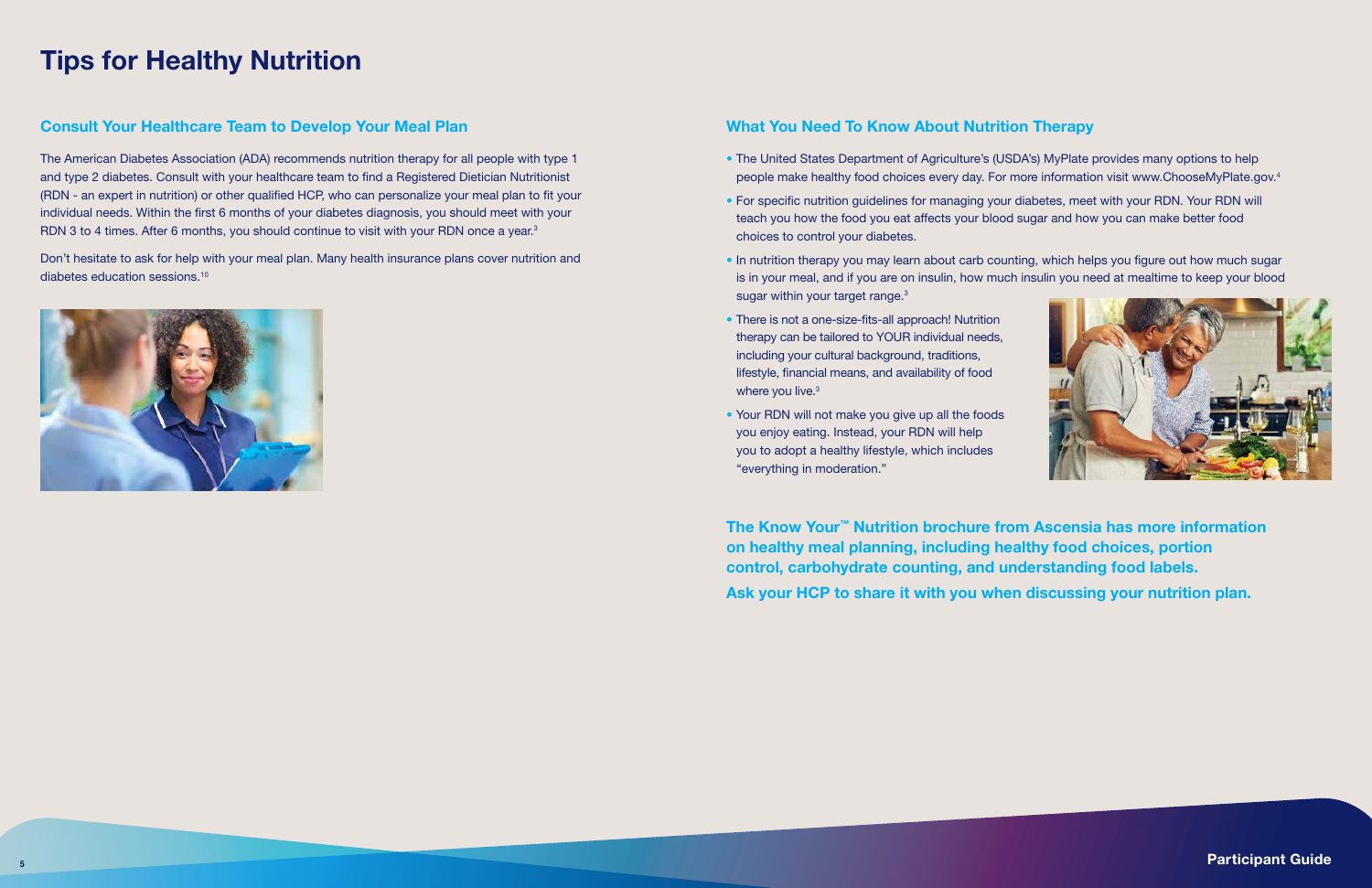#### Numbers and Tests You Should Know About

To stay as healthy as possible there are recommended tests that show you and your healthcare team how things are shaping up. Some tests you can do at home and some must be done in your HCP's office or laboratory.

- Blood Sugar the amount of sugar in the blood at the time at which the test was taken.
- A1C, also called hemoglobin A1C, is an indication of blood sugar control over several months.
- Lipids-these are blood fats, such as cholesterol and triglycerides, and are measured by a laboratory test $2$
- Blood Pressure- is a measurement of force of your blood against the blood vessel walls when your heart is pumping and at rest. This is generally checked at every healthcare visit.<sup>2</sup>
- Microalbumin—the amount of protein in the urine to learn how well your kidneys are working<sup>2</sup>
- Dilated Eye Exam-this test should be done at least once a year by an eye specialist within 5 years after a diagnosis of type 1 diabetes and shortly after a diagnosis of type 2 diabetes<sup>2</sup>
- Foot Exam—it is recommended to have annual foot examinations and those at high risk for ulceration should be examined every visit.<sup>2</sup>
- Dental Exam—you should have your teeth cleaned and examined per your healthcare regimen.

Testing your blood sugar can help you and your HCP assess the effectiveness of your management plan. Testing is an important part of helping you maintain control of your blood sugar.<sup>2</sup>

Your A1C is another important measure to help you and your HCP evaluate the effectiveness of your management plan. It will help you and your HCP monitor your overall control over several months.<sup>2</sup>

High levels of lipids in your blood can increase the risk of heart disease, heart attack, and stroke. It is important to keep your lipids at a healthy level. Have your lipids checked at least once a year and speak with your HCP if any action needs to be taken.<sup>2</sup>

High blood pressure can lead to kidney disease, heart attack, and stroke. You can take steps to control your blood pressure and help prevent these problems. To start, discuss this with your  $HCP<sup>2</sup>$ 

Measuring microalbumin (urine protein) is important for spotting kidney disease in its early stages. Early detection lets you and your HCP take action that may prevent or slow down kidney damage.<sup>2</sup>

Regular eye exams can detect changes in the blood vessels in your eye. There are often no symptoms to warn you that blood vessel damage is happening. It is important to have your eyes checked once a year by a qualified eye doctor who can dilate your pupil in order to get a good look at the back of the eye (blood vessel and retina).<sup>2</sup>

## Important Tests Why Tests Are Important

### Blood Sugar

Diabetes can damage the nerves in your feet. This makes it hard to feel pain and injury. If you have lost feeling in your feet, you may not know if you have a cut or sore. This makes it difficult to heal any injury or infection you may have.<sup>2</sup>

#### A1C

It is important to check your feet every day for any cuts, blisters, or other injuries that may get infected. Your HCP should check your feet annually. Remove your shoes and socks as soon as you get into the exam room (as a reminder to your HCP).<sup>2</sup>

It is important to have your teeth cleaned and examined regularly. Diabetes is associated with a higher risk for periodontitis, or gum disease.<sup>2</sup>

#### Lipids (such as cholesterol and triglycerides)

#### Blood Pressure

#### Microalbumin

#### Dilated Eye Exam

#### Foot Exam

#### Dental Exam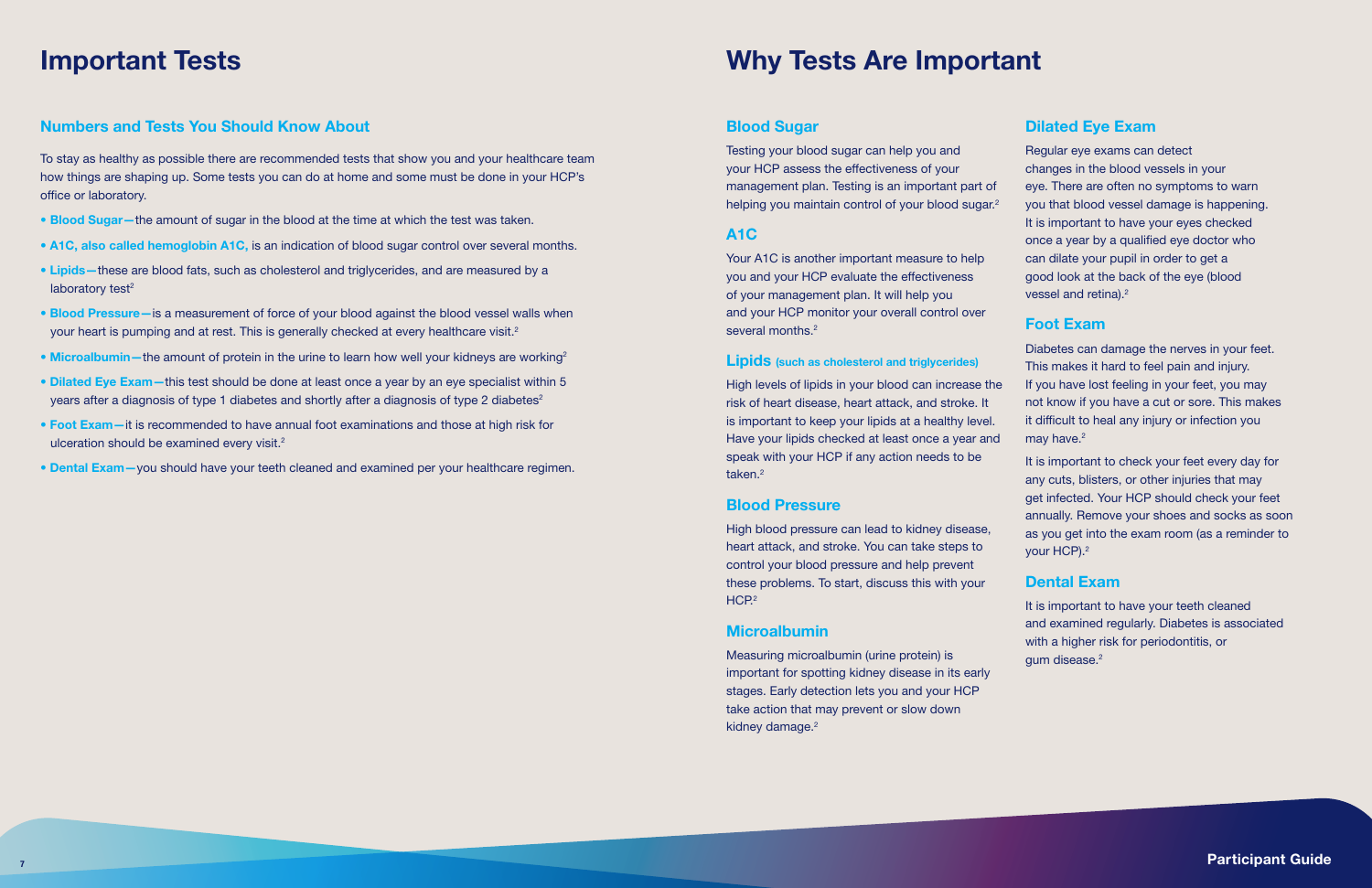## Getting in the Rhythm Tools to Help You

#### When to Check Your Numbers

Talk to your healthcare team about the plan to check these standard tests and ask to review your results.

#### Daily at home

- Blood sugar: Blood sugar testing may be useful as a guide to how successful your diet, exercise, and medications (if any) are working. Speak to your HCP about how often you should test.<sup>2,5</sup>
- Feet: Check every day to see if there are cuts, blisters, sores, or other injuries that are not healing. Call your HCP for any foot problems.<sup>2</sup>
- At regular healthcare visits $2$
- Blood pressure
- Feet examination (to identify risk factors for ulcers and amputations)
- A1C test
- At least 2 times a year if you are meeting your treatment goals (stable glycemic control)
- Every 3 months if your treatment has changed or you are not meeting treatment goals

#### Once-a-year tests<sup>2</sup>

Based on the recommendation of your HCP, testing your blood sugar at different times of the day can be beneficial to managing your diabetes. Testing tells you if your blood sugar is too high or too low. Testing can help you understand how food, exercise, or your medicines work and how these things affect your blood sugar.<sup>5</sup> For example, if you test your blood sugar before and then 2 hours after the start of a meal, you can see the effect of that meal on your blood sugar. This can help you make healthy food choices and learn how to plan meals. The same can be true for exercise. If you test before and after a brisk walk, you may see the effect of exercise on your blood sugar results. CONTOUR®NEXT ONE CONTOUR®NEXT EZ Blood Glucose Meter **Blood Glucose Mete** 

- Fasting lipid profile (blood fats after no food or drink for 8 or more hours)
- Urine microalbumin/serum creatinine
- People with type 1 diabetes after 5 years
- Dilated eye exam by an eye doctor

#### Blood Sugar Testing

The A1C test tells you your average blood sugar control over several months.<sup>2,6</sup> The A1C test indicates the amount of sugar that has attached to hemoglobin (red blood cells) in the blood.<sup>6,7</sup> As blood sugar levels rise, more and more sugar attaches to the hemoglobin (red blood cells). The A1C test result is shown as either a percentage or as eAG, which is a number more like your daily blood sugar test results.7

### A1C (Hemoglobin A1C) or eAG (Estimated Average Glucose)

Be sure to check with your HCP before making any changes to your current routine.

† Glucose is another word for sugar.

\* These numbers are for non-pregnant adults. Individual laboratories may have different ways to test A1C and report normal ranges. Talk with your healthcare provider about your results.

| A1C Average Glucose <sup>t</sup> (eAG) Conversio |  |  |
|--------------------------------------------------|--|--|
|--------------------------------------------------|--|--|



| A1C (%) | <b>Blood sugar</b> |
|---------|--------------------|
| 6       | 126                |
| 7       | 154                |
| 8       | 183                |
| 9       | 212                |
| 10      | 240                |
| 11      | 269                |
| 12      | 298                |



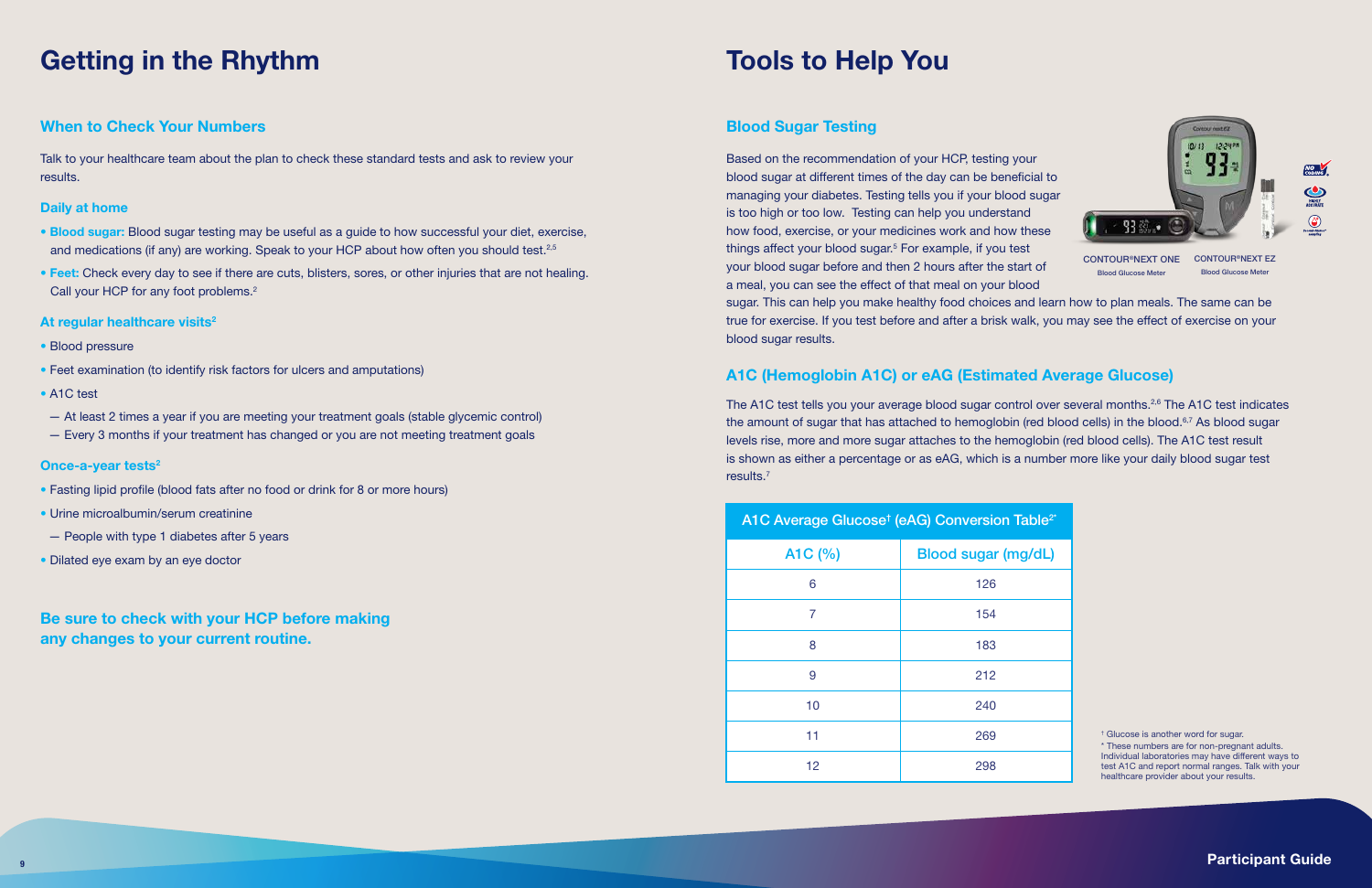|           | <b>Breakfast</b>                     |                                          | Lunch                                |                                          | <b>Dinner</b>                        |                                          | <b>Bedtime</b> |
|-----------|--------------------------------------|------------------------------------------|--------------------------------------|------------------------------------------|--------------------------------------|------------------------------------------|----------------|
|           | Just<br><b>Before</b><br><b>Meal</b> | 2 Hours<br><b>After Start</b><br>of Meal | Just<br><b>Before</b><br><b>Meal</b> | 2 Hours<br><b>After Start</b><br>of Meal | Just<br><b>Before</b><br><b>Meal</b> | 2 Hours<br><b>After Start</b><br>of Meal |                |
| Sunday    |                                      |                                          |                                      |                                          |                                      |                                          |                |
| Monday    |                                      |                                          |                                      |                                          |                                      |                                          |                |
| Tuesday   | X.                                   | X                                        | X                                    | $\mathsf{X}$                             | $\mathsf{X}$                         | X                                        | X              |
| Wednesday | X                                    | X                                        | X                                    | X                                        | X                                    | X                                        | X              |
| Thursday  | X                                    | X                                        | X                                    | $\mathsf{X}$                             | $\mathsf{X}$                         | X                                        | X              |
| Friday    |                                      |                                          |                                      |                                          |                                      |                                          |                |
| Saturday  |                                      |                                          |                                      |                                          |                                      |                                          |                |

### This Is an Example of a Staggered or Random Testing Plan<sup>8</sup>

|           |                                      | <b>Breakfast</b>                         | Lunch                                |                                          | <b>Dinner</b>                        |                                          | <b>Bedtime</b> |
|-----------|--------------------------------------|------------------------------------------|--------------------------------------|------------------------------------------|--------------------------------------|------------------------------------------|----------------|
|           | Just<br><b>Before</b><br><b>Meal</b> | 2 Hours<br><b>After Start</b><br>of Meal | Just<br><b>Before</b><br><b>Meal</b> | 2 Hours<br><b>After Start</b><br>of Meal | Just<br><b>Before</b><br><b>Meal</b> | 2 Hours<br><b>After Start</b><br>of Meal |                |
| Sunday    | X                                    | X                                        |                                      |                                          |                                      |                                          |                |
| Monday    |                                      |                                          | X                                    | $\mathsf{X}$                             |                                      |                                          |                |
| Tuesday   |                                      |                                          |                                      |                                          | X                                    | X                                        |                |
| Wednesday | X                                    | X                                        |                                      |                                          |                                      |                                          |                |
| Thursday  |                                      |                                          | X                                    | X                                        |                                      |                                          |                |
| Friday    |                                      |                                          |                                      |                                          | X                                    | X                                        |                |
| Saturday  | X                                    | X                                        |                                      |                                          |                                      |                                          |                |

## Getting Started **Contact Contact Contact Contact Contact Contact Contact Contact Contact Contact Contact Contact Contact Contact Contact Contact Contact Contact Contact Contact Contact Contact Contact Contact Contact Conta**

### Making the Most of Your Blood Tests

There are many ways to design a blood sugar testing schedule. The important thing is that you and your healthcare team design your plan to help you answer questions, see a pattern, and help you better understand your diabetes treatment plan. Some people test before meals and at bedtime, others test 5 or 7 times a day for several days each week, and still others may test before and after a particular meal for several days and then before and after a different meal for several days. It all depends on your needs, your treatment plan, and what you and your healthcare team decide is most important for you.

Here are 2 examples of testing plans. Discuss with your HCP which testing plan works best for you.

#### This Is an Example of a 7-Point Blood Sugar Testing Plan<sup>8</sup>

### To Make the Most of Your Testing Results, Here Are Some Steps to Help You:

#### Step 1: Have goals

| Talk to your healthcare team to establish before- and |  |
|-------------------------------------------------------|--|
| My before-meal blood sugar target is:                 |  |

My after-meal blood sugar target is: \_\_\_\_\_\_\_\_\_\_\_\_\_\_\_\_\_\_\_\_\_

#### Step 2: Gather information

Gather data: your blood sugar results, your carbohydrate intake, information about activity and stress, and your medication. Keeping a record book, including notes, your insulin dose, and other information can be useful.

The more blood sugar results you have, the better able you are to understand how things are going and if your blood sugar is in balance or not.

#### Step 3: Look for patterns or trends

In your record book, circle the numbers that are above or below your target to help you find a pattern. A pattern is generally defined as 3 blood sugars above your target range at the same time of day for 3 days in a row or low blood sugar for 2 days in a row.

#### Step 4: Making notes

It is helpful to make notes if there is something different from your usual routine, such as, "not feeling well on Wednesday and spent most of the day on the couch"; or "eating more calories or larger portions than usual for breakfast this week."

#### Step 5: Take action!

Taking action is really what all the blood sugar testing is for.

- Blood sugar testing can help you figure out what effect your favorite restaurant meal has on your blood sugar, so next time you might order a bit differently
- Blood sugar testing can show you what happens to your blood sugar when you are feeling ill or stressed
- Blood sugar testing can show you what effect activity has on your blood sugar control, so you can plan snacks, timing of activity, or intensity of activity

d after-meal blood sugar target ranges.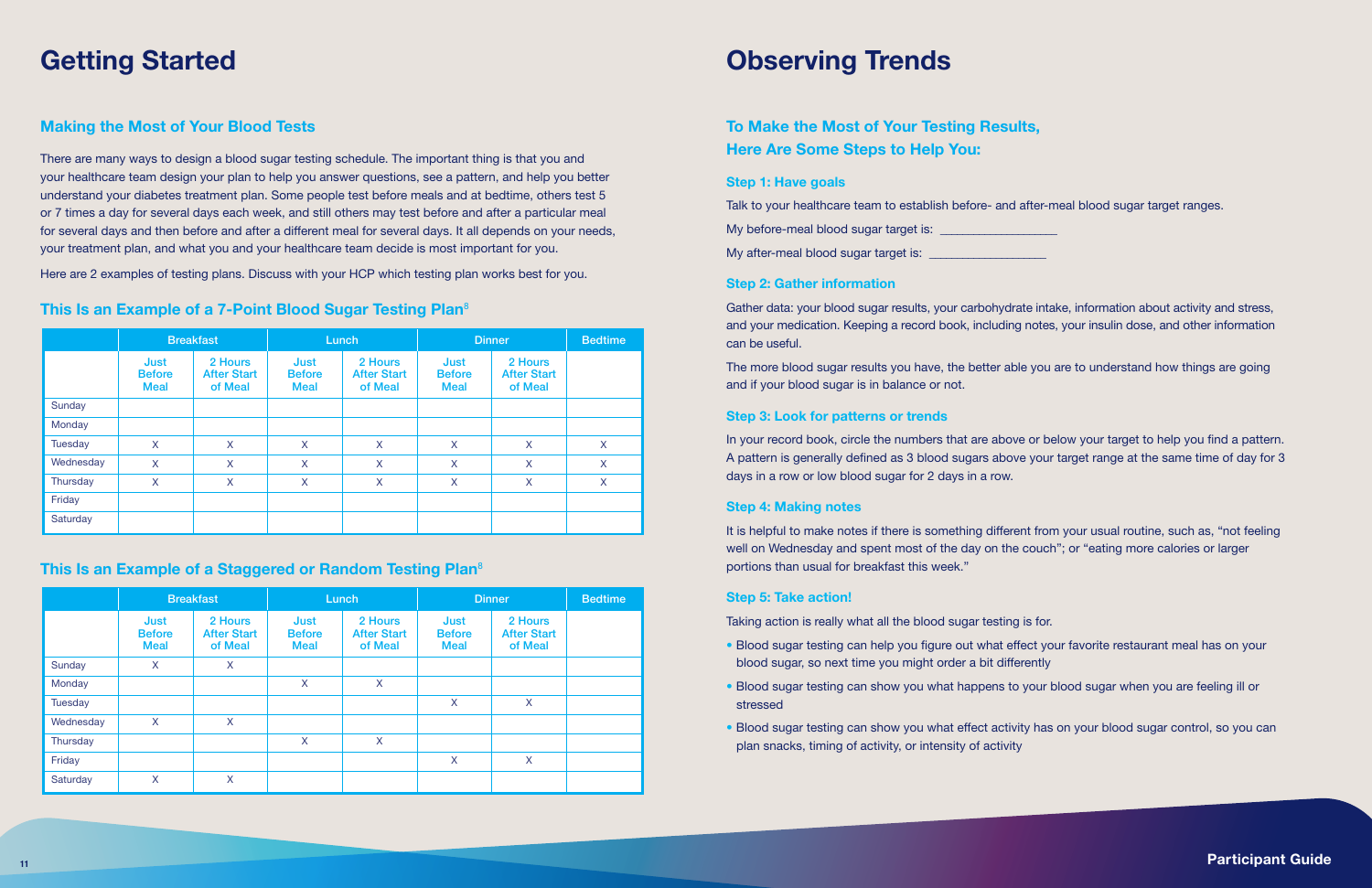|                | A <sub>1</sub> C | <b>Blood Pressure</b> |  |
|----------------|------------------|-----------------------|--|
|                |                  |                       |  |
| <b>My Goal</b> |                  |                       |  |
| January        |                  |                       |  |
| February       |                  |                       |  |
| March          |                  |                       |  |
| April          |                  |                       |  |
| May            |                  | $\preceq$             |  |
| June           |                  |                       |  |
| July           |                  |                       |  |
| August         |                  |                       |  |
| September      |                  |                       |  |
| October        |                  |                       |  |
| November       |                  |                       |  |
| December       |                  |                       |  |

| A1C | <b>Blood Pressure</b> | <b>Urine Protein</b> |     | Lipids     |                      |
|-----|-----------------------|----------------------|-----|------------|----------------------|
|     |                       |                      | LDL | <b>HDL</b> | <b>Triglycerides</b> |
|     |                       |                      |     |            |                      |
|     |                       |                      |     |            |                      |
|     |                       |                      |     |            |                      |
|     |                       |                      |     |            |                      |
|     |                       |                      |     |            |                      |
|     | $\blacktriangleright$ |                      |     |            |                      |
|     |                       |                      |     |            |                      |
|     |                       |                      |     |            |                      |
|     |                       |                      |     |            |                      |
|     |                       |                      |     |            |                      |
|     |                       |                      |     |            |                      |
|     |                       |                      |     |            |                      |
|     |                       |                      |     |            |                      |

Long-term complications are a major cause of death and disability in patients with diabetes.<sup>2</sup> The risk of these complications can decrease with good control of blood sugar.2

### Long-term Complications

- Retinopathy—eye disease, which can progress over time and cause problems with the retina or back of the eye, which can eventually lead to blindness<sup>2</sup>
- Nephropathy-kidney disease, which can progress over time to kidney failure and may lead to dialysis or kidney transplantation<sup>2</sup>
- Neuropathy nerve disease<sup>2</sup>
- —Peripheral neuropathy can affect arms, hands, legs, feet, and toes and can cause numbness, tingling, or loss of feeling
- —Autonomic neuropathy can affect the heart and blood vessels, digestive system, urinary tract, or sexual organs and can lead to issues such as problems with digestion
- Cardiovascular disease, which can lead to heart attack or coronary heart disease<sup>2</sup>
- Peripheral vascular disease relating to the large blood vessels of the arms, legs, and feet<sup>9</sup>
- Cerebrovascular disease, which can lead to problems with the brain, such as stroke<sup>2</sup>

High blood pressure and high blood fats can also contribute to these problems.<sup>2</sup>

## Staying Healthy **Keep Track of Your Test Results**

Possible complications of diabetes include:

#### Review Results With Your HCP

This is a sample form for tracking your tests and test results. You can keep it with your other medical information so that you can review it and take it with you to your HCP.